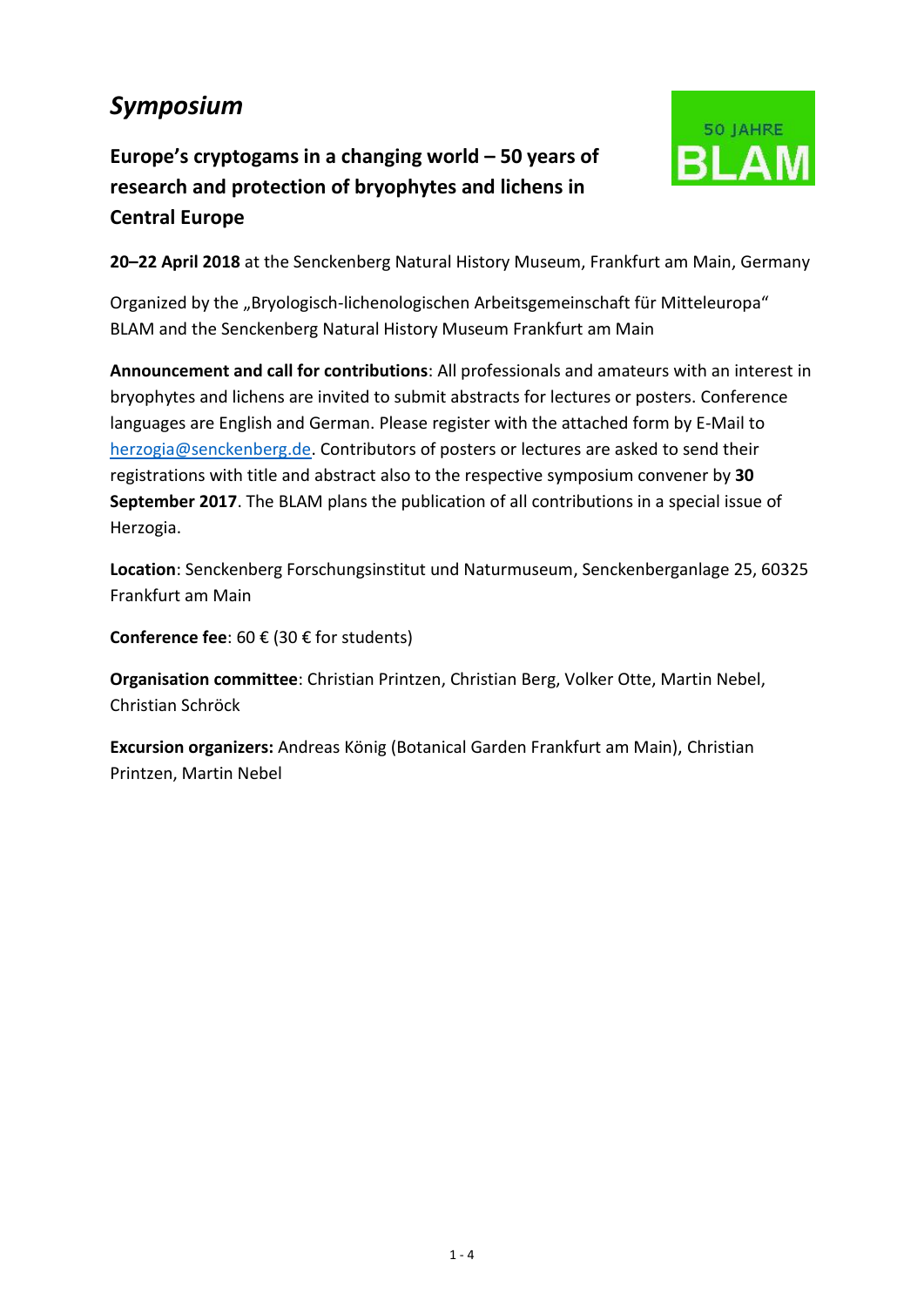### **Provisional Program**

#### **Friday, 20 April 2018**

9.00–12.00: Arrival, Registration

10.00–12.00: Pre-symposium excursion to the old botanic garden of Goethe-University

13.00: Welcome and introduction, followed by

Keynote lecture "**50 years of BLAM – Retrospect, insights and prospects"**

Afternoon: Symposium "**New developments in systematics and phylogeny of bryophytes and lichens"**, Convener: Christian Printzen (Email: [Christian.Printzen@senckenberg.de\)](mailto:Christian.Printzen@senckenberg.de)

Evening Reception and Dinner on the occasion of the 50th anniversary of the "Bryologischlichenologische Arbeitsgemeinschaft für Mitteleuropa"

#### **Saturday, 21 April 2018**

Early morning: Symposium "**Floristics and biogeography of bryophytes and lichens"**, Convener: Volker Otte (Email: [Volker.Otte@senckenberg.de\)](mailto:Volker.Otte@senckenberg.de)

Late morning: Coffee break and poster session

Lunch break

Early afternoon: Symposium "**Ecology and bioindication of bryophytes and lichens"**, Convener: Christian Berg (Email: [christian.berg@uni-graz.at\)](mailto:christian.berg@uni-graz.at)

Late afternoon: Symposium "**Local and regional conservation of bryophytes and lichens"**, Convener: Christian Schröck (Email: [Christian.Schroeck@landesmuseum.at\)](mailto:Christian.Schroeck@landesmuseum.at)

18.15–19.00: Guided tour through Senckenberg's new herbarium facilities, labs and libraries

#### **Sunday, 22 April 2018**

Morning and early afternoon: Post-symposium field-trip to Taunus Mts.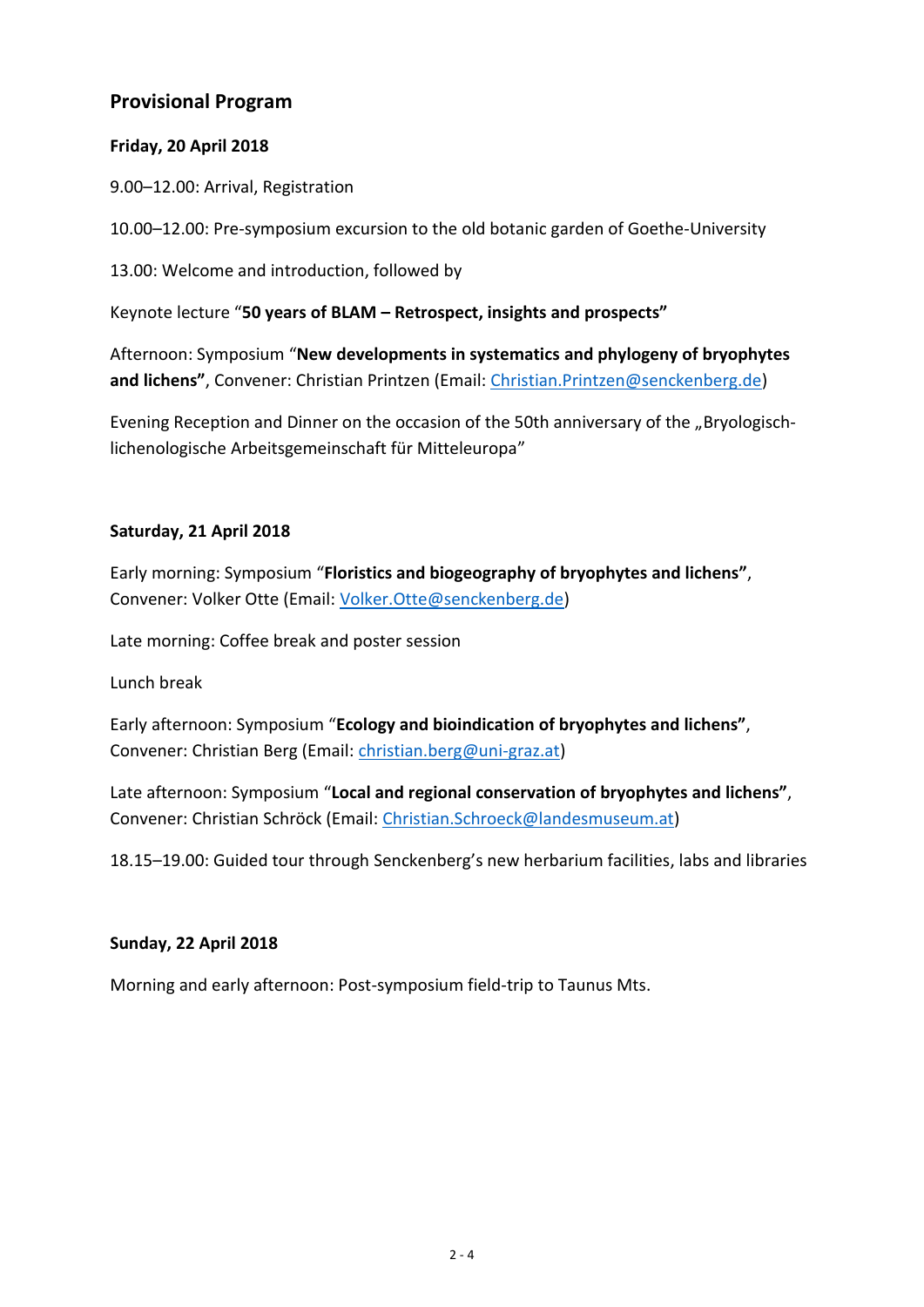## *Symposium Registration*

**Europe's cryptogams in a changing world – 50 years of research and protection of bryophytes and lichens in Central Europe**



200 JAHRE **SENCKENBERG SEIT 1817** 

| Title                          |  |
|--------------------------------|--|
| First name * (required fields) |  |
| Last name *                    |  |
| Email *                        |  |
| Institution *                  |  |
| Department                     |  |
| Phone                          |  |
| Street and number *            |  |
| Zip-code and city *            |  |
| Land *                         |  |
| Registration fee (60 €/30 €) * |  |

#### **I want to participate in the following events:**

Evening reception and dinner at the Dinosaur Hall of the Senckenberg Natural History Museum on 20 April, 20:00 (meal included in conference fee)

Pre-symposium excursion to the Old Botanic Garden of Goethe-University on 20 April, 10:00-12:00 (no extra charge)

Post-symposium field trip to Taunus Mts., 22 April (by public transport, fare ca. 10  $\epsilon$ , to be paid individually)

#### **I want to present a:**

Lecture (15 minutes)

Poster